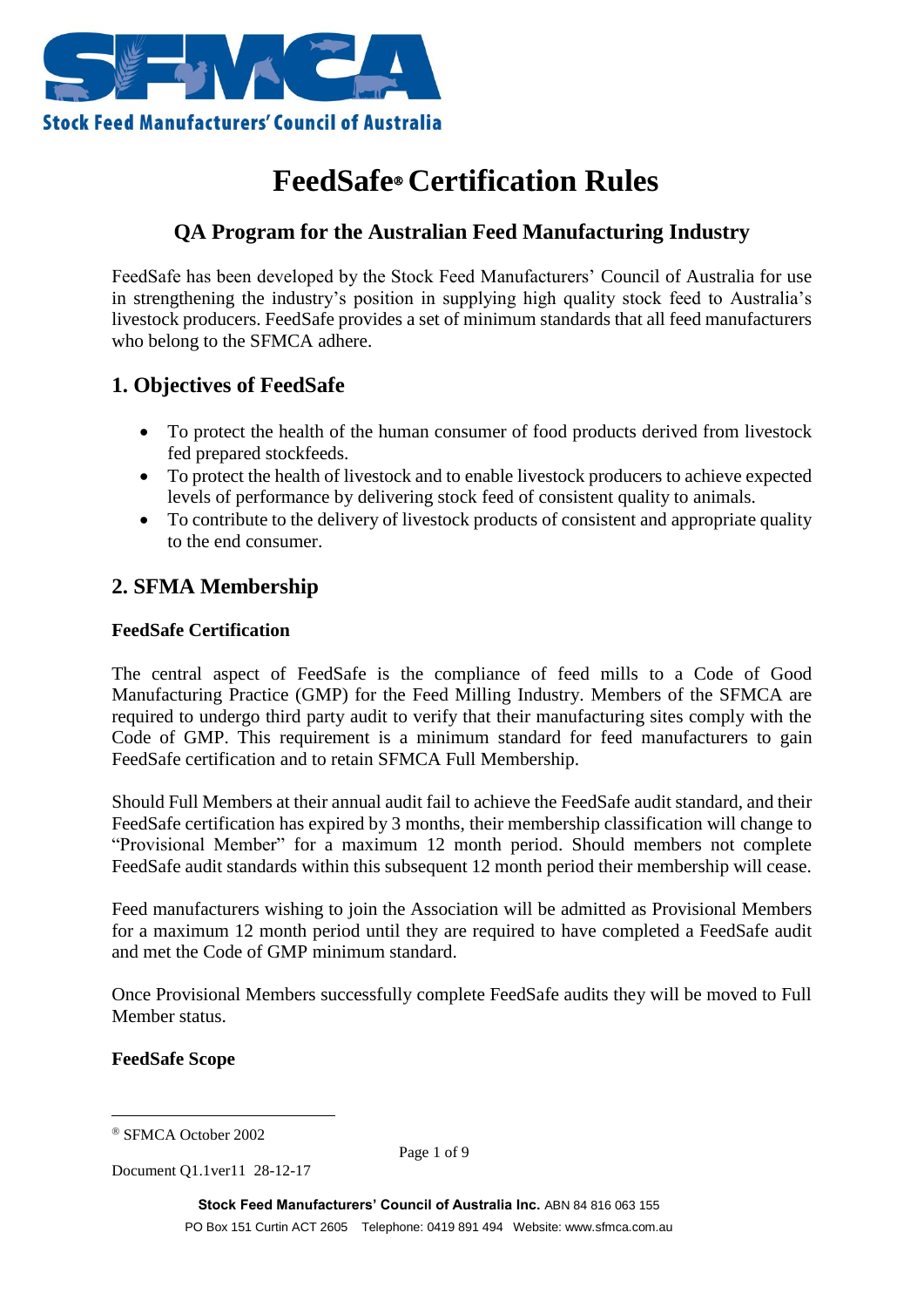FeedSafe accreditation is only available to SFMCA members and covers animal feeds for all species that have been produced through a manufacturing process. More specifically it includes stockfeed in the form of pellets, mash, liquids, block, chaff, processed hay, supplement or premix form.

#### **Provision of SFMCA FeedSafe Certificates**

The SFMCA maintains a register of member manufacturing sites, issuing certificates bearing the FeedSafe logo based on annual provision of third party audit compliance statements.

Manufacturing sites achieving FeedSafe certification are given the right to use the organisations FeedSafe logo and the statement "*FeedSafe Accredited - a HACCP based QA accreditation program*" on stationery, product packaging and marketing materials.

FeedSafe accredited manufacturing sites are listed on the SFMCA website.

### **3. Code of GMP**

The SFMCA in the 1990's developed a Code of GMP for the Feed Milling Industry, this Code has been reviewed in 2002 in conjunction with the Chief Veterinary Officers within each State and the final document has gained Primary Industries Ministerial Council endorsement.

The Code covers all feed quality elements of stock feed manufacture. Feed manufacturers should compare the Code of GMP with their own management practices and production procedures and, if necessary, adapt and improve them in order to meet the requirements of the Code. Manufacturers are required to produce their own milling procedures and instructions, these being written to account for each sites specific characteristics of the production plant in operation and the products being manufactured. The Code of GMP sets minimum standards; feed manufacturers can implement higher standards at their own discretion.

Together with the Code of GMP, there is an Audit Checklist, comprising questions for use by feed manufacturers and auditors in assessing level of compliance. These questions match with the Code of GMP standard.

### **4. FeedSafe Audit Process**

The following is required for manufacturing sites to obtain FeedSafe accreditation.

- 1. Complete Site Audit each manufacturing site is required to be audited. The SFMCA does not complete Code of GMP audits. Feed manufacturers are required to gain the services of third party auditors.
- 2. Complete Audit Checklist confirmation that the site complies with listed items cross referenced to the Code of GMP. The third party auditor may utilise the SFMCA Audit Checklist to establish compliance. The Code of GMP is not superseded by the Audit Checklist.
- 3. Completed and signed FeedSafe Audit Statement are to be sent to the SFMCA.
- 4. Annual audit third party audits are required to be completed annually and audit statements are required to be submitted to the SFMCA annually.
- 5. Accepted Auditors the auditor engaged by individual feed companies is required to be Exemplar Global, formerly RABQSA (Quality Society of Australia), accredited in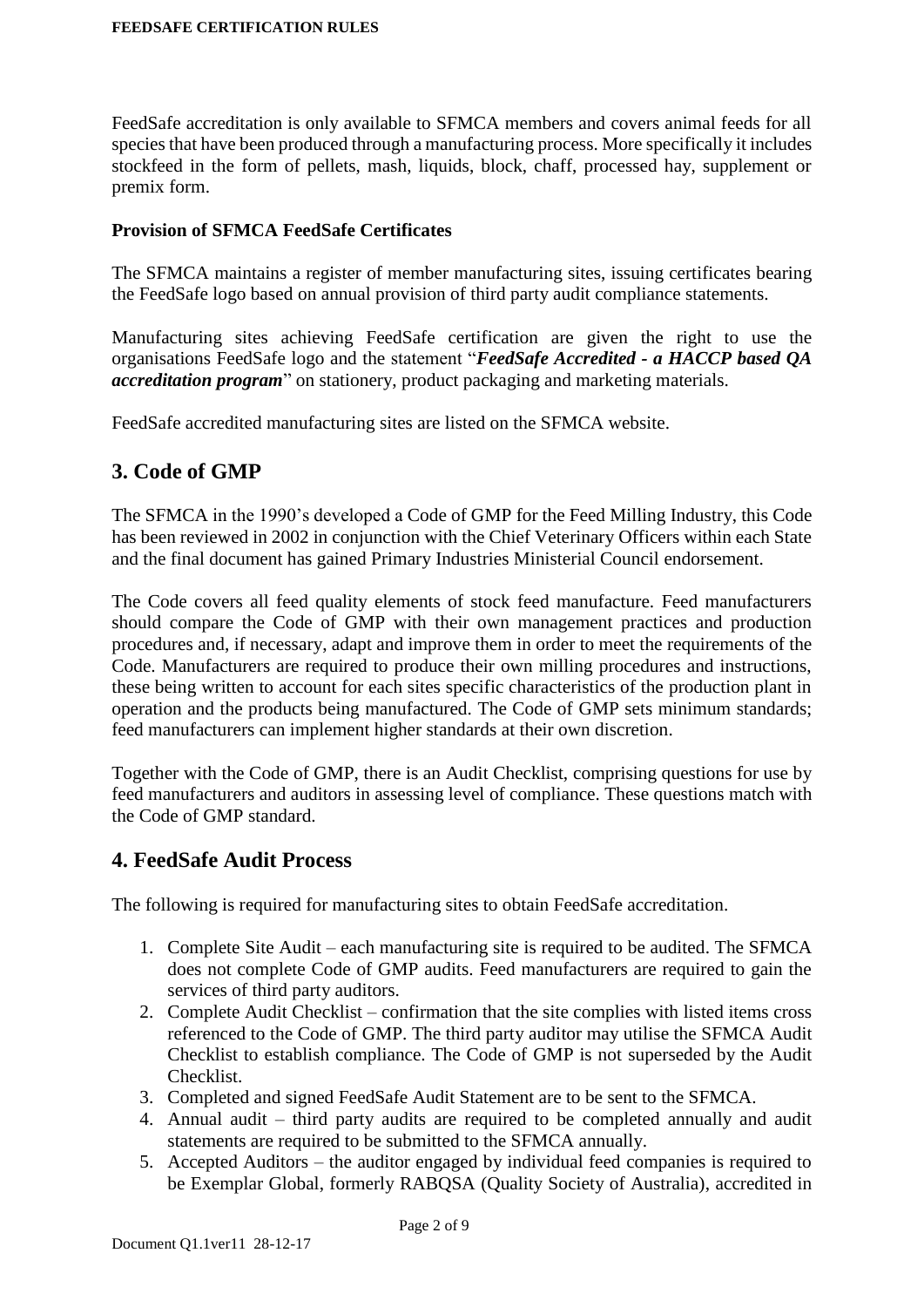Food Safety, preference should be given to auditors with feed industry experience. Restrictions apply to avoid conflicts of interest, the auditor cannot also act as consultant to the feed manufacturer nor can they be an employee (directly or indirectly) of the feed manufacturer. The auditor cannot have worked in a consulting capacity to assist the company in the implementation of their QA Program.

### **5. FeedSafe Responsibilities**

#### **Auditor's Responsibility**

The following directions are provided for use by auditors in completing FeedSafe audits.

1. The auditor will audit stock feed manufacturing facilities as instructed by individual feed manufacturing companies and audits will include the following:

- **a.** Be completed on site.
- **b.** Must involve both viewing documented systems as well as inspecting manufacturing systems to validate procedures are being followed.
- **c.** Focus on greater feed safety risk areas of medication use, RAM procedures, mill hygiene and cleaning, raw material receival and testing, finished product quality and customer service.
- **d.** View previous audit results to ensure continuous improvement is being achieved.
- **e.** Confirm that the site maintains Code of GMP compliance through-out the year and is not just satisfying an annual auditor visit. This especially relates to issues of mill hygiene and cleaning.

2. Audits are to be conducted observing the Exemplar Global Auditor Code of Conduct, refer Appendix 2.

3. The audit will compare the establishment's performance against the requirements of the SFMCA FeedSafe Audit Checklist is provided for use in completing site audits.

4. The mill being audited for FeedSafe is required to declare to the auditor whether State Department audits have been completed since the last FeedSafe audit and the results of this audit provided to the auditor. If the State Department found any area of non-compliance, including positive RAM test results for ruminant feeds, the FeedSafe auditor needs to place additional attention to these areas of non-conformance. The auditor must confirm with the site whether State Department audits have been completed since the last FeedSafe audit.

5. The audit will identify points of non-compliance against the FeedSafe Audit Checklist. The points of non-compliance will be rated as major, moderate or minor according to the auditor's assessment of how the non-conformance affects product quality and safety relating to the food chain.

**Major non-compliance** – the auditor believes that the point of non-compliance results in a high risk that finished products present a hazard to animal health and human food products.

**Moderate non-compliance** - the auditor believes that the point of non-compliance results in a low risk that finished products present a hazard to animal health and human food products.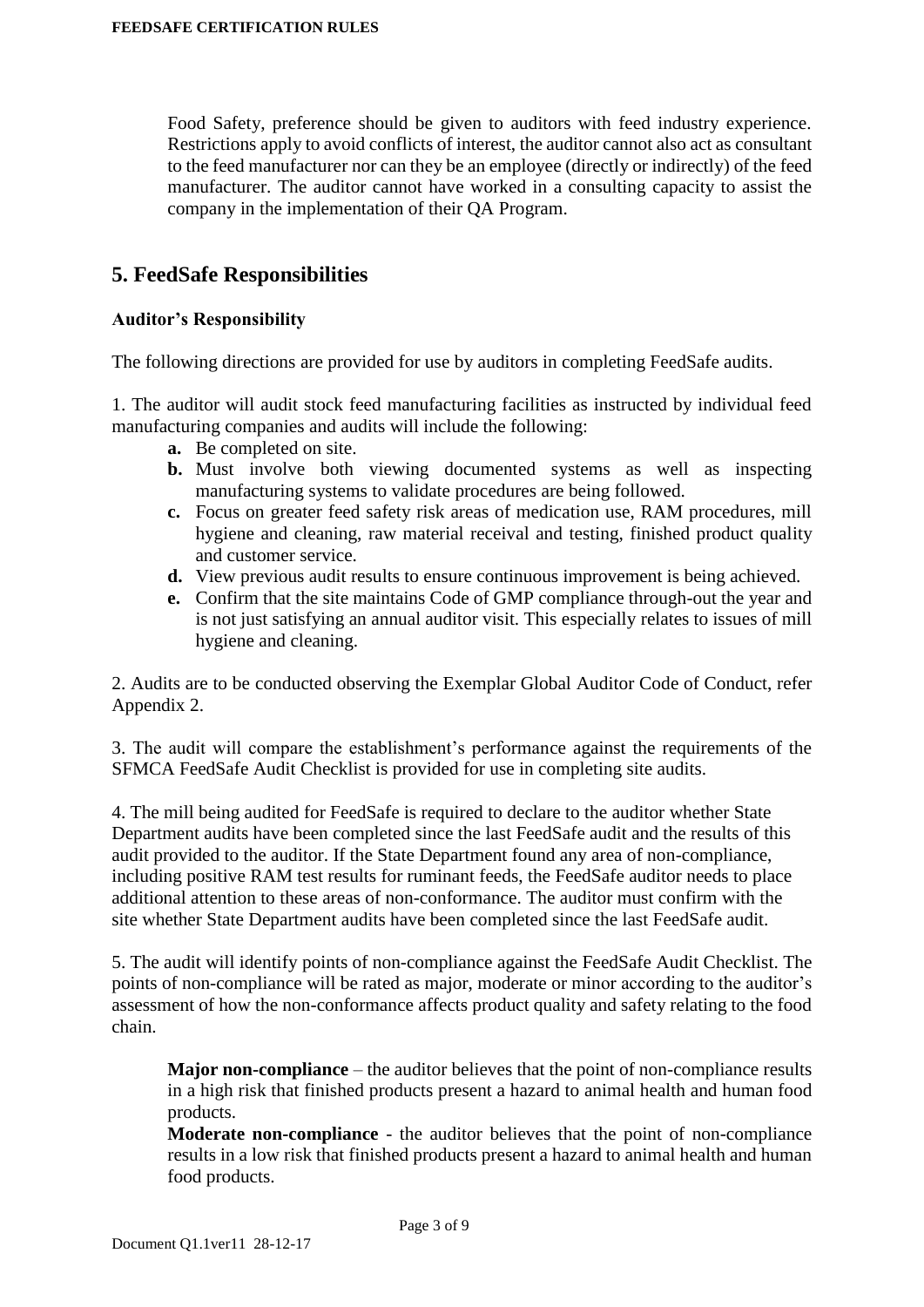**Minor non-compliance** - the auditor believes that the point of non-compliance will not result in any risk that finished products present a hazard to animal health and human food products.

#### **Non-Compliance Results**

The SFMCA FeedSafe minimum requirements are that each manufacturing site must meet the following standards:

|                          |     | First year audit Second & third year audit Subsequent audits |     |
|--------------------------|-----|--------------------------------------------------------------|-----|
| Major non-compliance     | Nil | Nil                                                          | Nil |
| Moderate non-compliances |     |                                                              | Nil |
| Minor non-compliances    | 10  |                                                              |     |

6. The Auditor will supply to the individual feed manufacturing company an audit report. The report will identify all points of non-compliance with appropriate explanation. When sites meet the required standard, the Auditor will provide to the individual feed manufacturing company a completed FeedSafe Audit Statement (refer Appendix 1) confirming that the company's site has been audited, this Statement providing details of non-compliances against the FeedSafe Audit Checklist.

7. FeedSafe auditors are to look for continuous improvement based on prior year audit results. Audit Checklist items identified as minor or moderate need to be moved to moderate and major in the following year when no improvement is identified.

8. Auditors are required to notify SFMCA should the company fail to meet the FeedSafe audit standard in terms of having more than the allowed number of non-compliances.

9. FeedSafe audits are to be completed with consistency between site audits. No allowance is to be made for differing size of operation or staff employed on site. SFMCA is seeking consistency in applying the Audit Checklist across all stock feed manufacturers.

#### **Feed Manufacturer Responsibility**

1. Each feed manufacturing company is required to annually complete independent site audits.

2. Companies are to submit copies of the FeedSafe Audit Statement confirming that their manufacturing sites meet the SFMCA FeedSafe minimum requirements.

3. Subsequent annual audits are required to be completed within 3 months of the defined certification date.

4. Should the company fail a FeedSafe audit they are required to complete corrective action and undertake a follow-up audit.

5. The mill being audited for FeedSafe is required to declare to the auditor whether State Department audits have been completed since the last FeedSafe audit and the results of this audit provided to the auditor.

6. FeedSafe accredited feed manufacturers entering into third party contract supply arrangements are to only source feeds from FeedSafe accredited feed manufacturers.

7. Where feed is supplied to a non-accredited mills, the supplying mill is to ensure that the FeedSafe name and logo is not misused by the non-accredited mill.

8. Accredited mills are required to comply with the FeedSafe logo use guidelines, refer Appendix 4.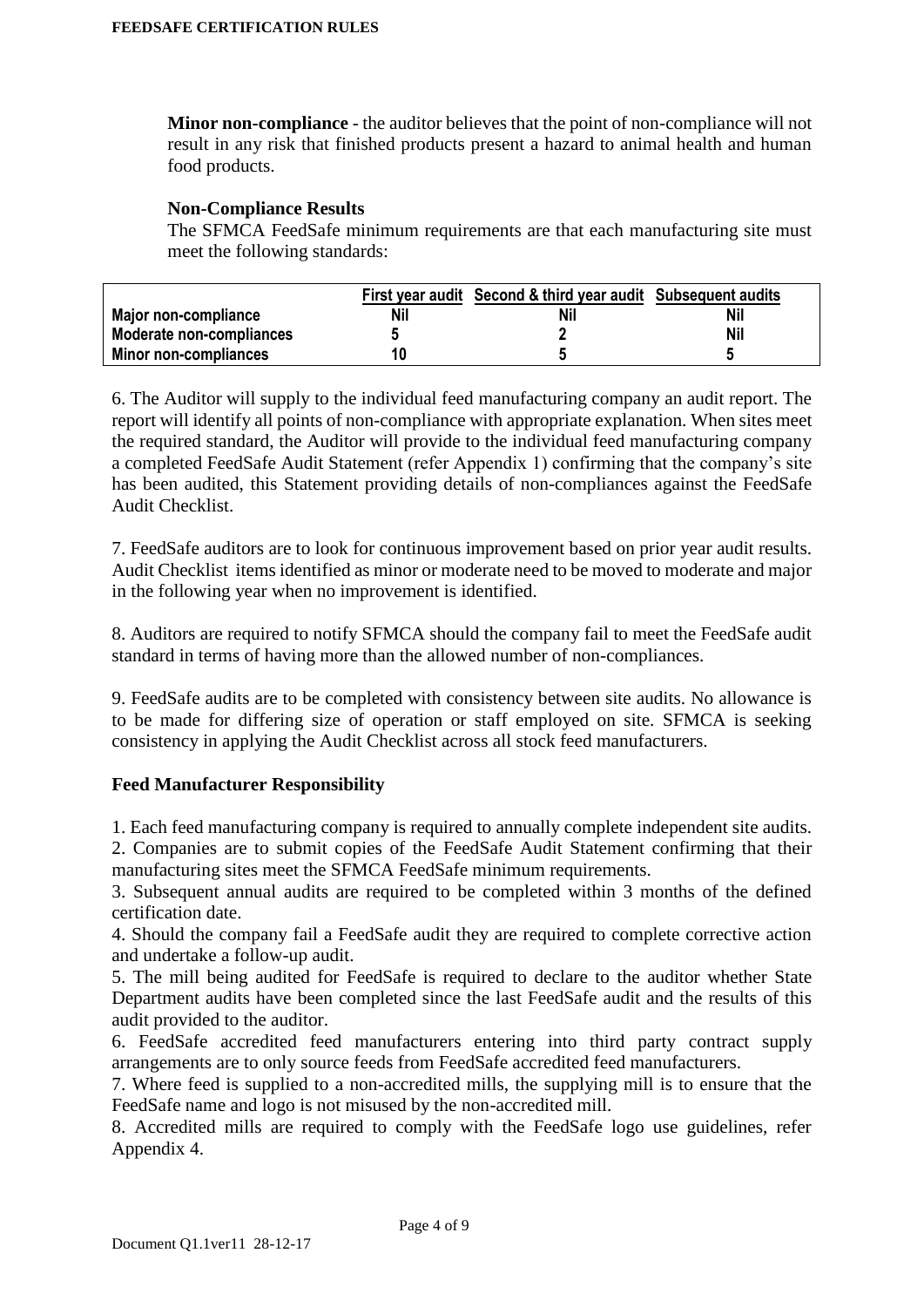#### **SFMCA Responsibility**

1. SFMCA through its Federal Council reviews and endorses FeedSafe certification based on the receipt of FeedSafe Audit Statements.

2. Accreditation certificates are provided to each manufacturing site, these providing a certification number and time period for which certification is effective.

3. SFMCA is required to retain a listing of all stock feed manufacturing members and a copy of their FeedSafe Audit Statements of compliance.

4. FeedSafe is co-ordinated to ensure all feed manufacturers are notified of their requirement to submit annual audit statements by a defined date.

5. SFMCA retains the right to not accept FeedSafe Audit Statements should there be any concern over the diligence of the audit process. As SFMCA is reliant on the veracity of audits completed, should an auditor be suspected of not adequately completing FeedSafe audits, the SFMCA retains the right to direct feed manufacturers not to use such auditors.

6. Confidentiality relating to audit conduct and outcomes is retained within the SFMCA national office. The SFMCA Federal Council and State SFMA are only advised when sites have not successfully completed a FeedSafe audit within 3 months of their FeedSafe certification expiry date.

7. The SFMCA provides a FeedSafe complaint resolution process, refer to FeedSafe Complaint Procedure documentation in Appendix 3.

8. The SFMCA will protect the value and trade mark of FeedSafe, with actions taken when misuse of the trade mark is identified.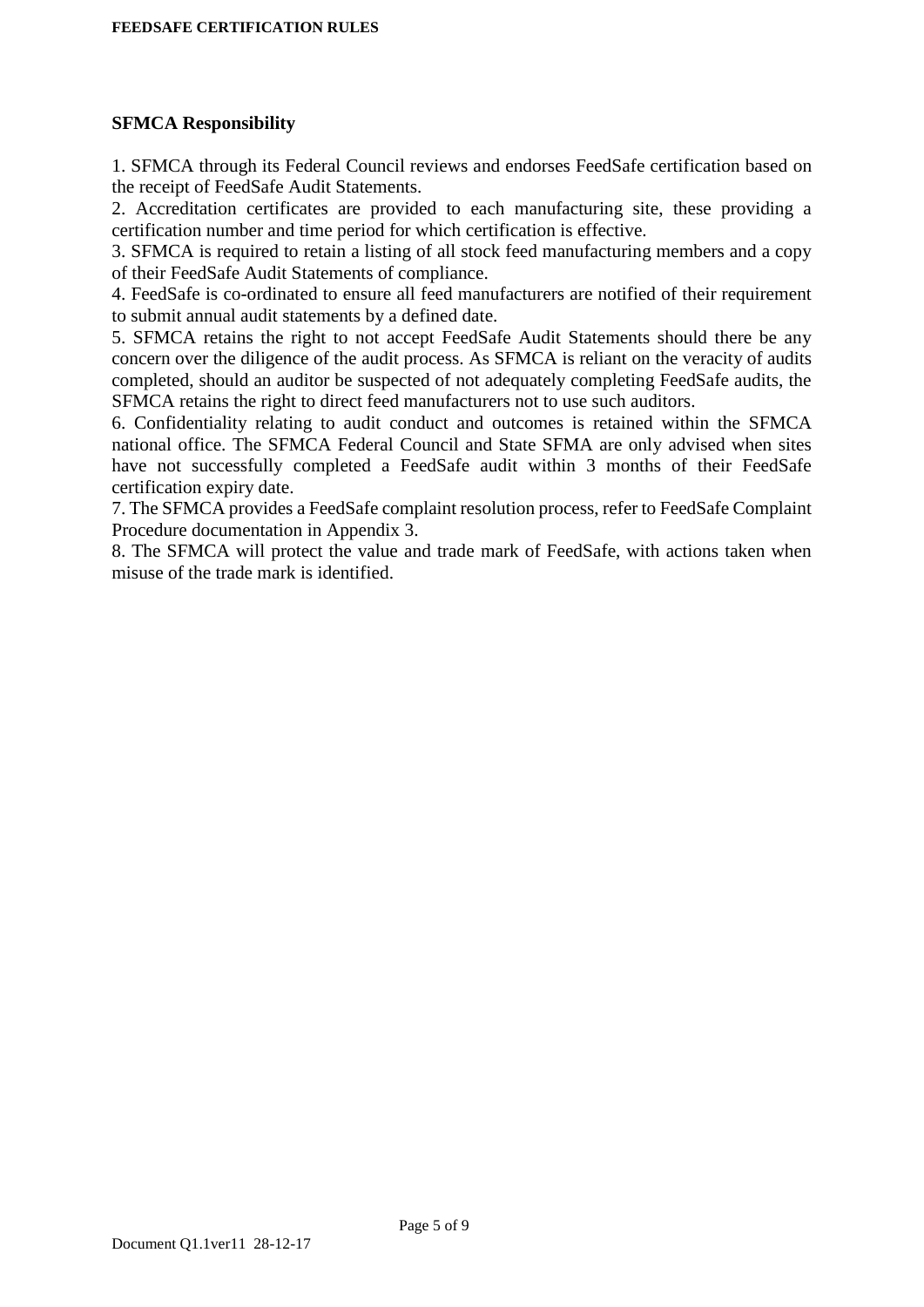## **Appendix 1 FeedSafe Audit Statement**

 $\overline{1}$ 

Once the audit has been completed, the auditor is required to complete the following FeedSafe Audit Statement. Audit Statements are to be sent to: SFMCA Executive Officer, PO Box 383, Beaconsfield, Vic 3807 or email [contact@sfmca.com.au.](mailto:contact@sfmca.com.au)

Note this statement must be completed and signed by the auditor, either using this format copy or in a letter format as long as the same statements are provided. SFMCA does not accept alternate statements from auditors.

٦

A separate Audit Statement is required for each manufacturing site.

|                                                                     | as an accredited Exemplar Global Food Safety auditor have completed<br>an audit on the stockfeed manufacturing site listed below against the FeedSafe Audit Checklist and confirm<br>that these sites meet the SFMCA FeedSafe minimum requirement of: |                                                              |            |  |  |
|---------------------------------------------------------------------|-------------------------------------------------------------------------------------------------------------------------------------------------------------------------------------------------------------------------------------------------------|--------------------------------------------------------------|------------|--|--|
|                                                                     |                                                                                                                                                                                                                                                       | First year audit Second & third year audit Subsequent audits |            |  |  |
| <b>Major non-compliance</b>                                         | <b>Nil</b>                                                                                                                                                                                                                                            | <b>Nil</b>                                                   | Nil        |  |  |
| <b>Moderate non-compliances</b>                                     | 5                                                                                                                                                                                                                                                     | 2                                                            | <b>Nil</b> |  |  |
| <b>Minor non-compliances</b>                                        | 10                                                                                                                                                                                                                                                    | 5                                                            | 5          |  |  |
| as defined by the FeedSafe Certification Rules.                     |                                                                                                                                                                                                                                                       |                                                              |            |  |  |
| Version Date of the FeedSafe Audit Checklist used to complete audit |                                                                                                                                                                                                                                                       |                                                              |            |  |  |
| Non-compliance items for the site are identified below:             |                                                                                                                                                                                                                                                       |                                                              |            |  |  |
| Non-compliance                                                      | Audit Checklist Item - Enter below each section number                                                                                                                                                                                                |                                                              |            |  |  |
| <b>Major</b>                                                        |                                                                                                                                                                                                                                                       |                                                              |            |  |  |
|                                                                     |                                                                                                                                                                                                                                                       |                                                              |            |  |  |
| <b>Moderate</b>                                                     |                                                                                                                                                                                                                                                       |                                                              |            |  |  |
|                                                                     |                                                                                                                                                                                                                                                       |                                                              |            |  |  |
| <b>Minor</b>                                                        |                                                                                                                                                                                                                                                       |                                                              |            |  |  |
|                                                                     |                                                                                                                                                                                                                                                       |                                                              |            |  |  |
|                                                                     |                                                                                                                                                                                                                                                       |                                                              |            |  |  |
|                                                                     | Company being audited, ensure this<br>Company Name: Company                                                                                                                                                                                           |                                                              |            |  |  |
|                                                                     |                                                                                                                                                                                                                                                       |                                                              |            |  |  |
|                                                                     | is accurate as this will appear on FeedSafe certificates)                                                                                                                                                                                             |                                                              |            |  |  |
|                                                                     | Company Postal Address: Company Company Postal Address:                                                                                                                                                                                               |                                                              |            |  |  |
|                                                                     |                                                                                                                                                                                                                                                       |                                                              |            |  |  |
|                                                                     | <u> 2002 - Jan James James Barnett, amerikansk politik (d. 1982)</u>                                                                                                                                                                                  |                                                              |            |  |  |
|                                                                     |                                                                                                                                                                                                                                                       |                                                              |            |  |  |
|                                                                     | <u> 1989 - Johann John Stone, mars et al. (1989)</u>                                                                                                                                                                                                  |                                                              |            |  |  |
| Audit Date___________________                                       |                                                                                                                                                                                                                                                       |                                                              |            |  |  |
|                                                                     | I declare that I am a third party auditor, not being an employee of the company or having worked in a                                                                                                                                                 |                                                              |            |  |  |
|                                                                     | consulting capacity to assist the company in implementing their QA program.                                                                                                                                                                           |                                                              |            |  |  |
| Signed:                                                             |                                                                                                                                                                                                                                                       |                                                              |            |  |  |
|                                                                     | Exemplar Global Auditor Number:<br><u>[</u>                                                                                                                                                                                                           |                                                              |            |  |  |
|                                                                     |                                                                                                                                                                                                                                                       |                                                              |            |  |  |
|                                                                     |                                                                                                                                                                                                                                                       |                                                              |            |  |  |
|                                                                     |                                                                                                                                                                                                                                                       |                                                              |            |  |  |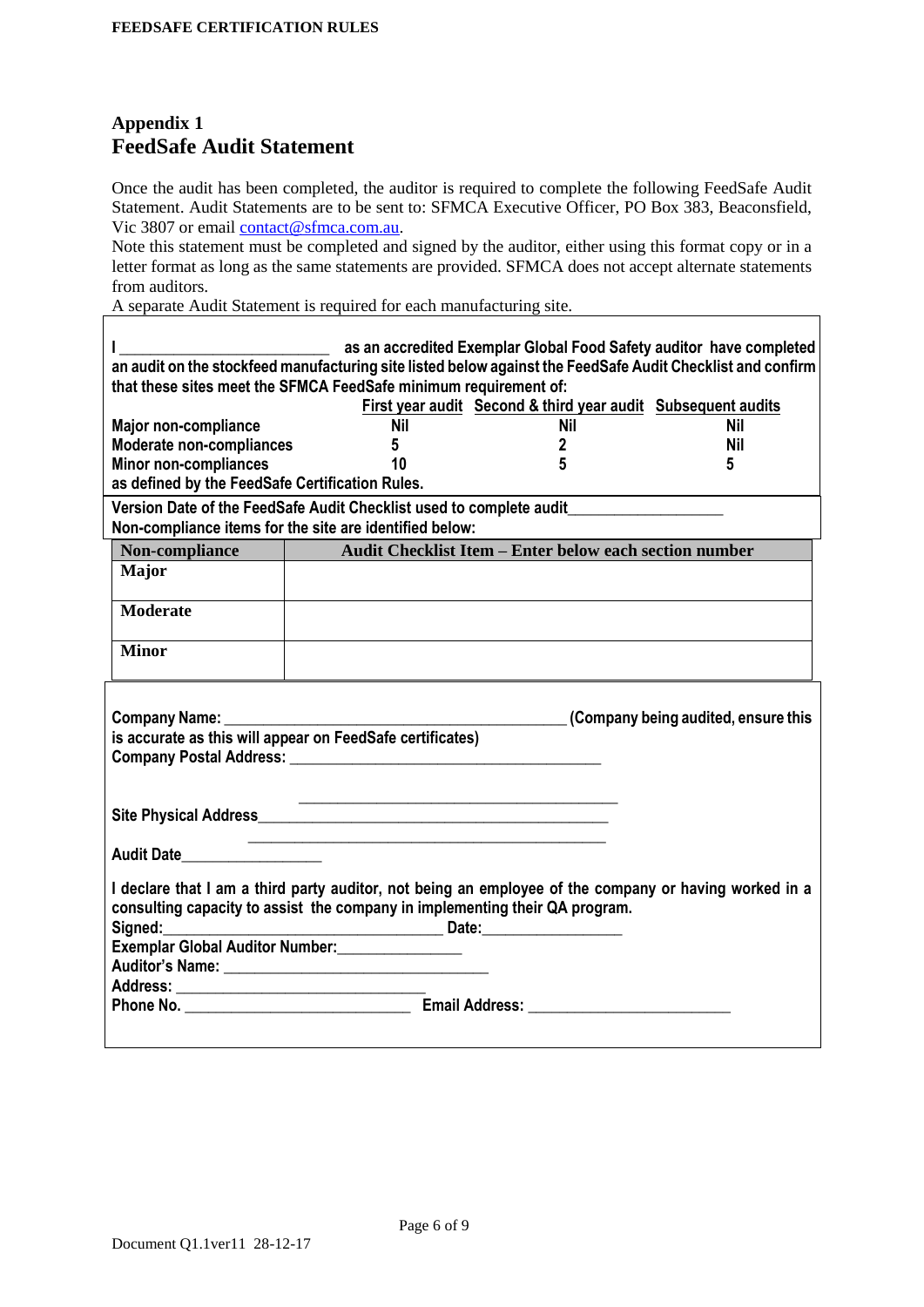#### **Appendix 2. Exemplar Global Auditor Code of Conduct**

- $1.$ I will act professionally, accurately and in an unbiased manner.
- $\overline{2}$ . I will strive to increase the competence and prestige of my profession.
- 3. I will assist those in my employ or under my supervision in developing their professional competencies.
- $\overline{4}$ I will not undertake any assignments that I am not competent to perform.
- 5. I will not represent conflicting or competing interests and will disclose to any client or employer any relationships that may influence my judament.
- 6. I will not discuss or disclose any information relating to any assignment unless required by law or authorized in writing by the client and/or my employing organization.
- $\overline{7}$ . I will not accept any inducement, commission, gift or any other benefit from client organizations, their employees or any interested party or knowingly allow colleagues to do so.
- I will not intentionally communicate false or misleading information that may compromise the 8. integrity of any assignment or the personnel certification process.
- 9. I will not act in any way that would prejudice the reputation of RABQSA or the personnel certification process and will cooperate fully with an enquiry in the event of any alleged breach of this code.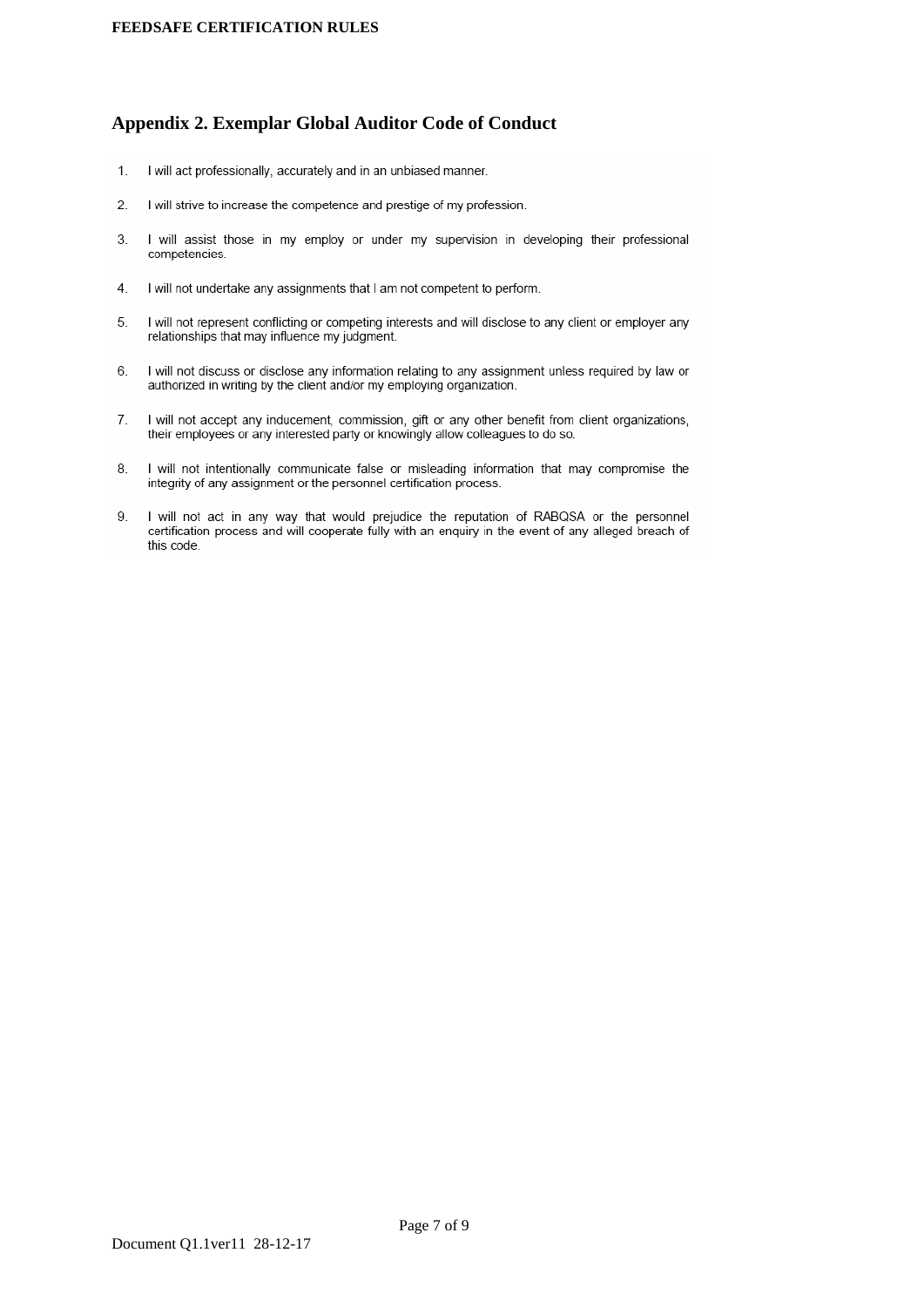## **Appendix 3 FeedSafe Complaint Procedure**

This set of procedures defines the method that the SFMCA uses to address stock feed manufacturer complaints relating to the FeedSafe program. The procedure has been established to address complaints raised by individuals or companies that have purchased feed from a FeedSafe accredited manufacturer or one feed manufacturer against another manufacturer. This includes issues of FeedSafe status, adequacy of audit conduct and use of the FeedSafe logo and promotional activity relating to FeedSafe status.

1. Complaints are to be documented in writing, these ideally being addressed through State Development Officers to the SFMCA Executive Officer. Complaints are to provide the contact details of the person making the complaint. Anonymous complaints will not be addressed by the SFMCA. It is recognised that raising complaints through State SFMCA member meetings may not be an appropriate forum and members are encouraged to speak or write directly to Sate Development Officers or the Executive Officer.

2. The Executive Officer will investigate all complaints of a serious nature. The Executive Officer will define whether complaints are frivolous in nature. This investigation may include reference to relevant companies and FeedSafe auditors involved. The Executive Officer has the capacity to co-opt other individuals to take part in complaint investigation.

3. The Executive Officer shall advise companies if a complaint has been made against them and where appropriate seek their co-operation in addressing the issues raised.

4. Confidentiality of the person making the complaint is held by the SFMCA Executive Officer.

5. The results of complaint investigation will be documented, this including actions taken to resolve.

6. Both the entities making the complaint and the subject of the complaint will be provided with confirmation of actions resulting from the complaint investigation.

7. Complaint investigation reporting will be by the Executive Officer to SFMCA Federal Council.

1

<sup>®</sup> SFMCA October 2002